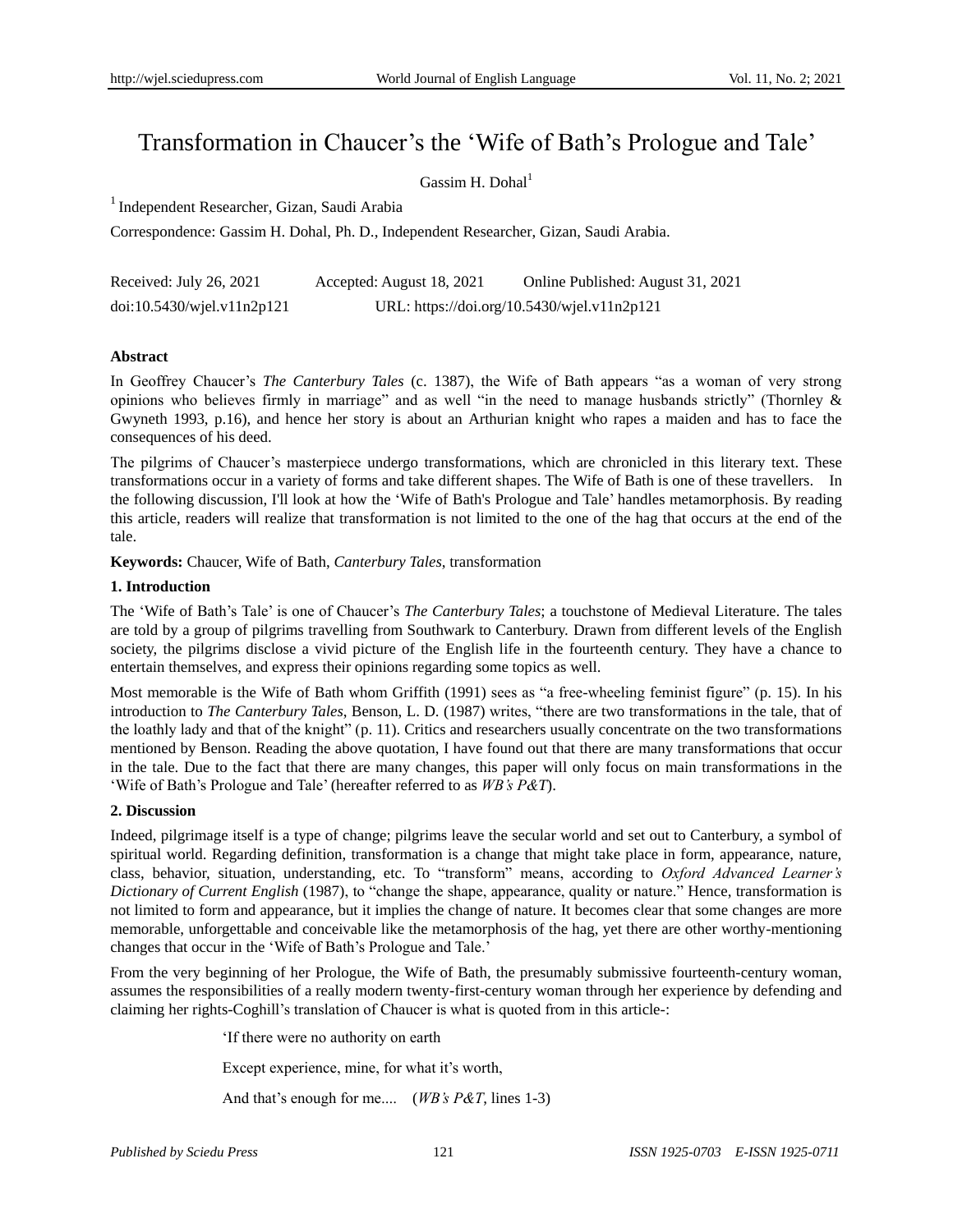It is experience that lets her speak; she outlives her five husbands. Thus, "But I can say for certain, it"s no lie, / God bade us all to wax and multiply" (*WB's P&T*, lines 29-30). This is not the language of a 14th c. woman; it is the language of a stubborn, straightforward woman. Indeed, "at a time when women were expected to be silent .... Chaucer makes her Prologue almost twice as long as her tale wherein she is able to hold the pilgrims" …. undivided attention" (Lohia, 2020, p.74). She expresses herself clearly: "Welcome the sixth, whenever he appears. / I can"t keep continent for years and years" (*WB's P&T*, lines 47-48). Hence, it is experience that changes her and gives her strength to articulate herself first and to represent her gender"s views in Chaucer"s group of pilgrims. In this respect, Nabi (2017) argues, "the Wife of Bath represents the "liberal" extreme in regards to female stereotypes of the Middle Ages … she has a mind of her own and voices herself" (p. 63).

The Wife of Bath defends herself and explains her idea by quoting or referring to actual stories and comes to the conclusion: "In wifehood I will use my instrument / As freely as my Maker me it sent" (*WB's P&T*, lines 153-54). The Wife is not like the maid of her tale who disappears from the tale right away after being ravished by the knight; she is able to heal and reconcile and if there is a need to use her technique and strategy to continue her life, she will not hesitate to do so.

Indeed, marriage is a kind of transformation; in a sense it is a change of the way of life that one has been used to. And hence, the Wife of Bath claims that she is the one who has a control over all her husbands while the opposite is true to her time and culture. This is a change in the concepts of that period where authority belongs to men, particularly when we learn that she represents a middle class female in a changing society; she says, "I"ll have a husband yet / Who shall be both my debtor and my slave" (*WB's P&T*, lines 158-59). Thus, cultural norms of her society are changing, at least in her sense and understanding; the one who should be submissive turns into a powerful individual-that is the Wife of Bath. At the same time, the one who represents "the master"-that is her husband- is no more than a "slave"; a change of the social and cultural position that is not allowed at any time, not to mention the  $14<sup>th</sup>$  century.

Another noticeable change is that while hearing her Prologue, the Pardoner, another pilgrim, interrupts her and decides, "There"ll be no marrying for me this year!" (*WB's P&T*, line 172). If the natural known norms are changing, one should become careful. Here the Pardoner is afraid if he is going to meet and marry one like the Wife of Bath; his life will be turned over as long as the price of any marriage will be his freedom. Hence, the Wife of Bath manages to change this pilgrim"s plan and thinking.

In her Prologue, the Wife of Bath also transforms the lives of her five husbands; they become under her control and give her everything in a society that valorizes masculinity. She admits, "I made them work at night" (*WB's P&T*, line 206), and claims, "They"d given me their treasure" (*WB's P&T*, line 208), and "They loved me well enough" (*WB's P&T*, line 211). Moreover, she confirms, "I managed them so well by my technique" (*WB's P&T*, line 223). Such statements cannot be found in a society where authority and control are conferred on men. According to the Wife of Bath, her husbands are changed into different people living a different kind of life; they become under her control at a time women have no chance to resist or challenge men"s sovereignty.

Indeed, the Wife of Bath confirms that she has managed to force her husbands to consent "That in the end I always ruled the roast" (*WB's P&T*, line 412). Moreover, she admits that she has been able to deceive her husbands: "No one can be so bold—I mean no man— / At lies and swearing as a woman can" (*WB's P&T*, lines 231-32). What a woman the Wife of Bath is! Is it easy to upside down life in such a way? Is it possible that she is able to transform her husband into "no man" and let that creature act according to the strategy she sets forth?

Having said all this, the Wife of Bath transforms herself into one who tells the truth and does not deceive the pilgrims; "I"ll tell the truth" (*WB's P&T*, line 199). Usually the woman who deceives her husband may deceive anybody else, but this woman is of a different type. And because there are male pilgrims, she tries to attract their attention, and keeps some authority on them in order to let them listen to her tale; this is another way of trying to hold power and authority over those males who should have the authority at that time and moment by virtue of their gender. Benson C. D. (1997) notices that the 'Wife of Bath's Tale' "is much shorter than the preceding prologue .... but [her] voice .... has changed completely" (p. 102). It is a tactic to attract other pilgrims' attention and make them listen to her tale.

*Published by Sciedu Press* 122 *ISSN 1925-0703 E-ISSN 1925-0711* Talking about her fourth husband, the Wife of Bath says, "Young, strong and stubborn, I was full of rage / And jolly..." (*WB's P&T*, lines 463-64). Now a change takes place; she is old. In addition, she changes the life of the fourth husband; she admits, "Of jealousy and rage; he got no peace" (*WB's P&T*, line 498). Like other husbands, "He"s in his grave" (*WB's P&T*, line 512). Here death represents another form of change; life is not eternal and definitely everything should come to an end. So, a lot of things, including her behavior, are transformed in the life of this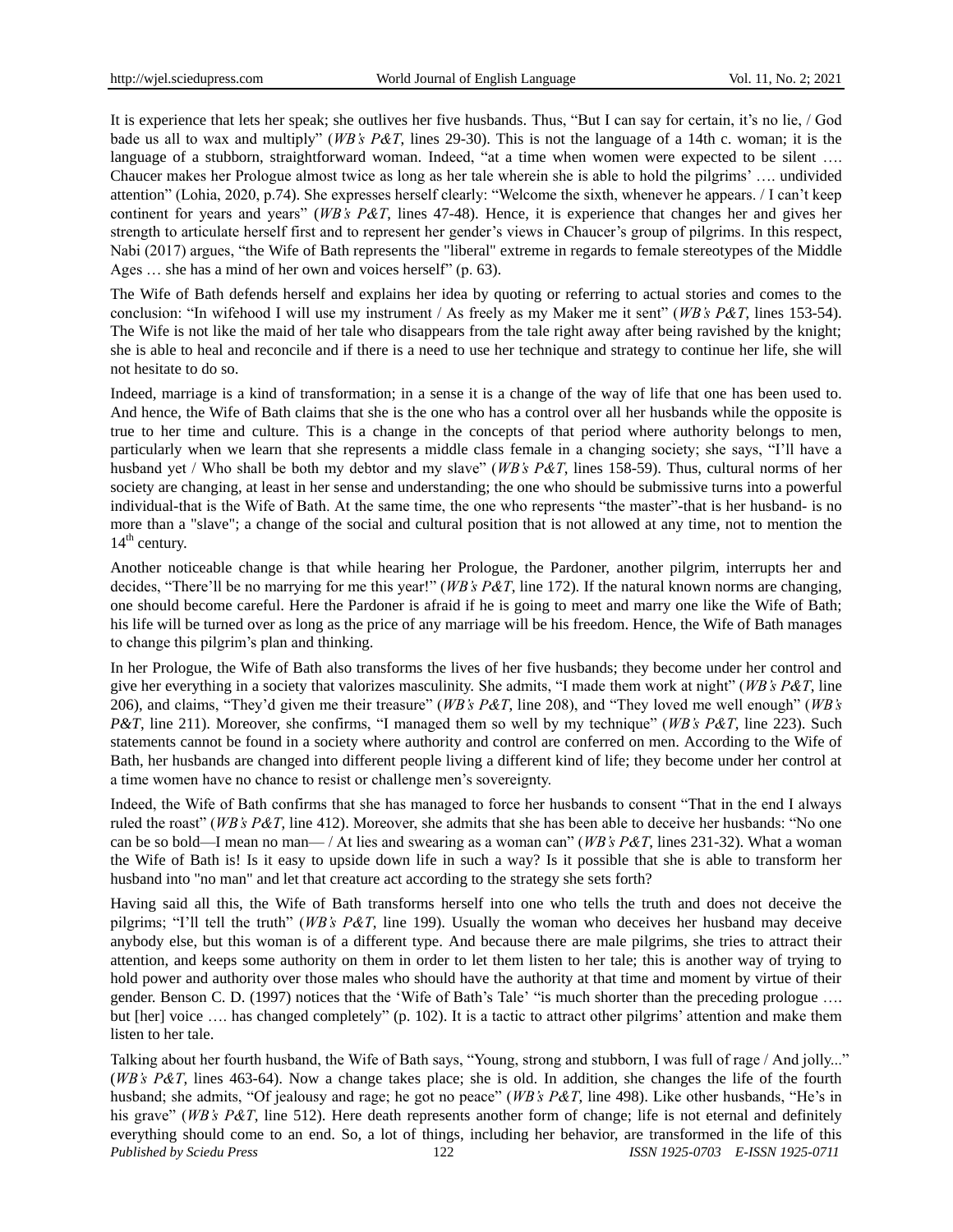#### woman.

Furthermore, it is the fifth husband who manages to transform the Wife of Bath to become a lover; she "took [him] for love and not for wealth" (*WB's P&T*, line 536). Hence, she adds, "I handed him the money, lands and all / That ever had been given me before" (*WB's P&T*, lines 640-41). She changes to become an individual who is ready to sacrifice for the sake of love due to the circumstances she experiences. At her advanced age, she changes her technique by providing weath for the sake of what she calls "love".

Here the Wife of Bath becomes more lenient and prudent than usual, and this is a change of her behavior. As a result of husband"s hit, she becomes deaf; "And that"s the reason why I"m deaf" (*WB's P&T*, line 646). This husband"s hit causes a change in the function of her ear. As a consequence of manipulating his hit and conducting her well-done tactics, she manages to change his behavior toward her right away; she says,

He gave the bridle over to my hand

Gave me the government of house and land,

Of tongue and fist, indeed of all he"d got. (*WB's P&T*, lines 823-25)

In so doing, the husband whom she has "handed him the money, lands and all" (*WB's P&T*, line 640) becomes the obedient, submissive person who, in return, gives her "all he"d got" (*WB's P&T*, line 825). In other words, she not only regains what she has given him, but also manages to control everything in his life; this is a dramatic movie-like change. Apparently, the whole matter is a game, and she is professional to play well.

Anyhow, all the examples the Wife of Bath uses in her Prologue, such as Samson, Hercules, etc. indicate some kind of transformation in a way or another. For example, Samson is transformed into an ordinary person after having his hair cut (Dohal, 2018, p. 34). All these examples show that nothing eternal in this life; life itself is experienced through changes and transformations.

After all, the Wife of Bath chooses to tell a tale that symbolizes the struggle of the sexes and tries to demonstrate what women want most through her story. The tale is about a knight who rapes a girl, and in order to save his life, he should give the answer to the question "What do women love most?" An ugly old witch gives him the answer "to rule" and he agrees to marry her. The tale"s main topic is the metamorphosis of that hag at the end. And from the very beginning of the tale, a reader can realize the sense of this transformation when the Wife of Bath points out to the land of fairies: "This was a land brim-full of fairy folk" (*WB's P&T*, line 869). The intended land belongs to the fairies that, in turn, control and manage the play of transformation. Hence, "Chaucer uses the outlaw motif as a way to explore the possibility of change and transformation in human nature" (Gonzalez, 2020, p. 6).

Indeed, the tale starts with a transformation of the social norms used at that time when the knight in question sees a maiden and "By force he took her maidenhead" (*WB's P&T*, line 900). Indeed, "when the young knight rapes the maid, he has literally shifted her shape by means of forced entry" (Fein, 2002, p. 337). Presumably a knight is the one who defends maidenhood rather than the one who ravishes it. By taking her maidenhood, he transforms her into another kind of woman; "her virginity [is] gone, she is changed and diminished in body. He gains [momentarily] and she loses" (Fein, p. 337). He fulfills his sexual desire at the moment, but he has to face the consequences of his action. In this knight's case the judgment is unlikely given to the queen by the king: "He gave the queen the case" (*WB's P&T*, line 908); this is another transformation of authority where the queen takes the position of the king.

In addition, the king's judgment of "to lose [the knight's] head / By course of law" (*WB's P&T*, lines 903-04) is changed by the queen to be: "Yet you shall live if you can answer me: / What is the thing that women most desire?" (*WB's P&T*, lines 916-17). Hence, "feminine intervention shifts the ground away from what is a case of clear-cut crime and punishment" into what we may call "a quest to learn" (Fein, p. 337). The queen asks the knight, "What is the thing that women most desire?" (*WB's P&T*, line 917). The knight is given "A twelve month and a day" (*WB's P&T*, line 921) to come back with the answer. After his failure to find the answer for the queen's question and on his way back to King Arthur"s court, the knight sees in a forest "a dance upon the leafy floor / Of four and twenty ladies, nay, and more" (*WB's P&T*, lines 1003-04). But these ladies are transformed and vanished with the exception of the 'old crone':

But lo! Before he came to where they were,

Dancers and dance all vanished into air!

There wasn't a living creature to be seen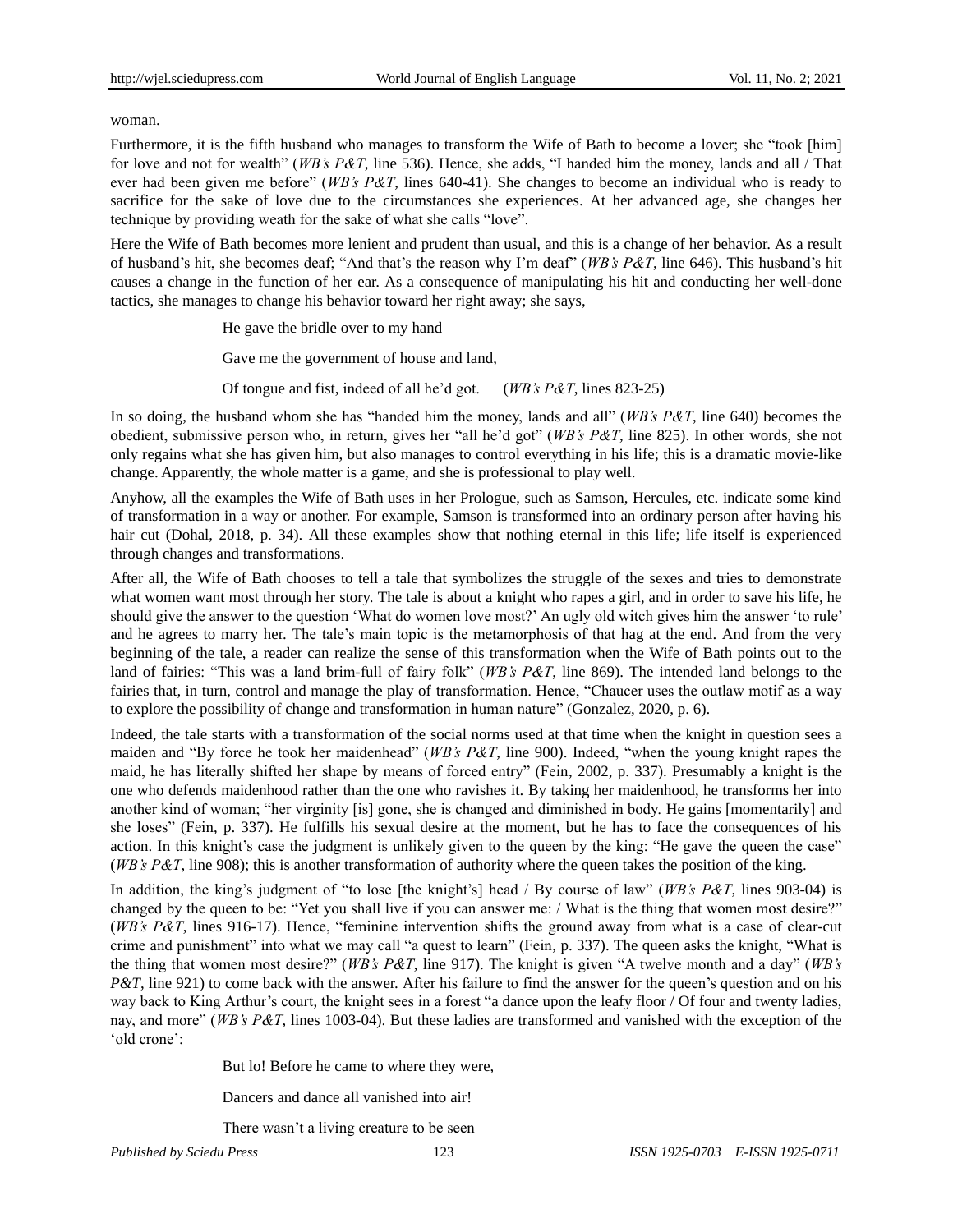Save one old woman crouched upon the green. (*WB's P&T*, lines 1007-10)

Here, everything is different; Fein states:

Unlike the young maiden, whom he mistakenly took to be instantly accessible, the woman he meets now is fully marked as distant and "other": old, ragged, foul, ugly, magically bizarre. She has control of the hapless man, instead of the other way around. His own motive has changed from pleasure-seeking to primal survival. (p. 339)

The above-mentioned fairies remind us of what is stated in the third line of the tale; it is "a land brim-full of fairy folk" (*WB's P&T*, line 869). This land of fairies indicates that "Chaucer's Wife's story is conceived upon notions of boundaries changing and shape shifting" (Fein, p. 337). Earlier in her prologue, the Wife of Bath elaborates on her five husbands who enter her boundaries and what happens to them. In the tale, she talks about a knight who, out of superiority and self-conceit, enters a maiden's body, and whose impetuous action leads him to enter the feminine court and then "the fairy realm." Of course, the change involves all parties; women and men:

> The rapist-knight, by unthinking choice and penetrative act, has entered, quite literally, 'femenye', and he may now never return to a state of separated maleness. The change is absolute, whether he knows it or not. (Fein, p. 340)

We know that women and men need each other; out of unawareness, the immature knight thinks that he can overpower the maid. Entering her world means that the knight needs that "other" body to satisfy his natural needs. Then, he enters the queen's court to start his quest for survival; he needs the queen to solve his problem for no one else will consider his case. After that, he goes across the fairy land because he needs their help. Hence, by entering the world of "the Other" (*The New Fontana Dictionary of Modern Thought*, p. 620) the knight has no choice to return back to his own world unless he is permited to do so. Indeed, there is no way to go back; he has passed through a transformation he has to adjust himself to.

Entering the land of fairies, the knight meets the 'other' crone. After hearing the knight's story, the old hag guarantees that his "life is safe" (*WB's P&T*, line 1027). And this is another transformation; he is "as good as dead" (*WB's P&T*, line 1018), and this hag, who belongs to the world of the "other" gender, restores his hope of living. Yet, knowing the answer does not mean that the knight is completely free of any consequences of entering the women"s world; he should pay back for his mistake.

Answering the question and being given his life give the hag the right later to claim and become his wife; an end he has not expected. Indeed, the knight believes that marrying her will transform his rank into a lower social one and bring shame to his family: "Alas that any of my race and station / Should ever make so foul a misalliance!" (*WB's P&T*, lines 1080-81). He appears to be proud of his gentle birth in spite of the crime he has committed. He knows that by this marriage "his noble line will die. Just as loss of virginity erased the maid, so too will a low marriage erase the aristocrat" (Fein, p. 340). Definitely, this marriage will lead to a transformation of his social rank. Unfortunately, he has to marry this hag who reminds him later:

I am your own beloved and your wife,

And I am she, indeed, that saved your life;

And certainly I never did you wrong. (*WB's P&T*, lines 1103-05)

He has promised to fulfill what she requires him to do; this is gentility, not being proud of something he has not done. She manages to convince him that gentility is really "a matter of deeds" (Benson L. D., p. 11). She points out that "Gentle is he that does a gentle deed" (*WB's P&T*, line 1182), and being born of a gentle house has nothing to do with nobility and gentility. Choosing to live with this hag means that he understands the hag's concept of gentility; this is a transformation of his understanding. Here Amos (2019) calls attention to reconsidering "the binaries: the rapist becomes the raped, [and] the hunter becomes the hunted" (p. 39); this is the transformation. The knight addresses her with respect, "My lady and my love, my dearest wife / I leave the matter to your wise decision" (*WB's P&T*, lines 1242-43). In a masculine culture, the hag is able to transform the knight's behavior toward her as a female and make him yield to her sovereignty. This long-processed change lets him recognize and consequently accept his condition. As human beings, we have to recognize our communal needs and put them in their context.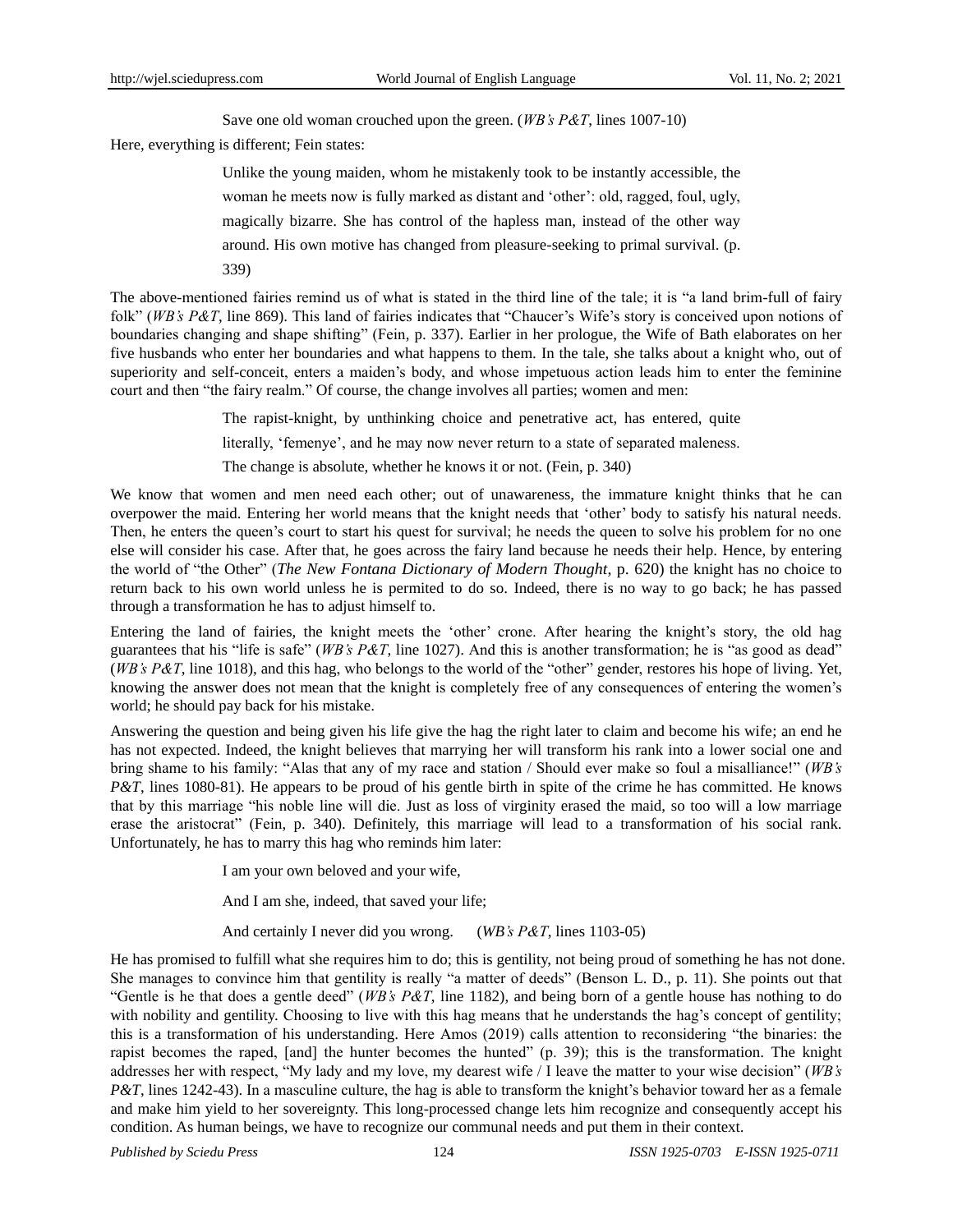After winning "the mastery" "to choose and rule" (*WB's P&T*, lines 1248-49), the hag transforms herself and becomes "young and lovely, rich in charms" (*WB*'s *P&T*, line 1263). In the Wife of Bth's Tale, "women are not only transformed into equal partners, but ones with further mastery over men" (Johnson, 2016, p. 54). It is magic, not anything else, which leads to reconciliation among opponents in this tale. In fact, the reality of our world is different and difficult to manage, but Chaucer, through the Wife of Bath, resorts to this magic-like and historically far-distant tale as a way to reconcile with the real world of the maleness.

Finally, sorrow and unhappiness that prevail before the wedding transforms into happiness and joy at the end; "So they lived ever after to the end / In perfect bliss" (*WB's P&T*, lines 1269-70). Vaněčková (2007) rationalizes this happy end as follows: "The female principle wants to change the man, reeducate him rather than eliminate him as a threat" (p. 42). Indeed, happiness is the ultimate goal that people seek in their life, and this end takes us back to the purpose of telling these tales, i. e. to pass time, and entertain other pilgrims. It is a means to overcome the hardships and miseries one may find in such a trip.

#### **3. Conclusion**

Geoffrey Chaucer's the 'Wife of Bath's Prologue and Tale'' include many transformations that take different forms. The most unforgettable transformation in the tale is that of the hag into a beautiful wife. Also the Wife of Bath's gain of sovereignty and control over her husbands are memorable, particularly in a patriarchal society where women are denied a lot of their rights. She elucidates for her listeners, intended men, what women look for in their relationship with men; it is sovereignty over men more than anything else, and this is what she presents in her Prologue and later in her tale. In both, the Wife of Bath draws up a message for men to understand, respect and value the other gender. The Arthurian knight of her tale becomes aware of his milieu and changes his behavior towards the hag as a woman and submits to her authority.

#### **References**

Amos, C. B. (2019). Sexual Independence in Chaucer"s the Wife of Bath"s Tale. *Annals of Language and Literature, 3*(3), 37-40. Retrieved from

<https://www.sryahwapublications.com/annals-of-language-and-literature/pdf/v3-i3/6.pdf>

- Benson, C. D. (1997). *The Canterbury Tales*: Personal Drama or Experiments in Poetic Variety? In P. Boitani & J. Mann (Ed.), *The Cambridge Chaucer Companion*. Cambridge: Cambridge University Press.
- Benson, L. D. (Ed). (1987). *The Riverside Chaucer* (3rd ed.). Boston: Houghton Mifflin Co.
- Chaucer, G. (1977). *The Canterbury Tales*. Trans. *and Ed. N. Coghill.* Harmondsworth: Penguin Books.
- Dohal G. H. (2018). Dalila"s Role in Milton"s "Samson Agonistes". *Asian Journal of Social Sciences & Humanities (AJSSH), 7*(4), 33-39.
- Fein, S. (2002). Other thought-worlds. In P. Brown (Ed.), *A Companion to Chaucer* (pp. 332-48). Oxford: Blackwell Publishers. https://doi.org/10.1002/9780470693469.ch20
- Gonzalez, C. (2020). Chaucer"s Treatment of Outlawry in Wife of Bath"s Tale and Knight"s Tale. *Anglo Saxonica*, *18*(1), 1-9.<https://doi.org/10.5334/as.12>
- Griffith, B. W. (1991). *English Literature [EZ-101: Barren's Study Keys]*. NY: Barren"s Educational Series, Inc.
- Johnson, L. M. (2016). "She knew myn herte": Revising Gender and Homosociality in the *Wife of Bath's Prologue And Tale* [Master thesis, Sonoma State University]. Retrieved from <https://scholarworks.calstate.edu/downloads/dv13zt772?locale=en>
- Nabi, A. (2017). Presentation of women as literary Characters by Chaucer. *Journal of Humanities and Social Science*, *22*(11), 61-64[. https://doi.org/10.9790/0837-2211086164](https://doi.org/10.9790/0837-2211086164)
- Otherness. (1999). *The New Fontana Dictionary of Modern Thought* (3rd ed.). p. 620.
- Thornley, G. C., & Gwyneth, R. (1993). *An Outline of English Literature*. Longman Group Uk Limited.
- Transform. (1987). *Oxford Advanced Learner's Dictionary of Current English*. Regularly Updated.
- Vaněčková, V. (2007). Women in Geoffrey Chaucer"s *The Canterbury Tales*. Woman as a Narrator, Woman in the Narrative. [Master"s Diploma thesis, Masaryk University]. Retrieved from [https://is.muni.cz/th/74590/ff\\_m/chaucer.pdf](https://is.muni.cz/th/74590/ff_m/chaucer.pdf)